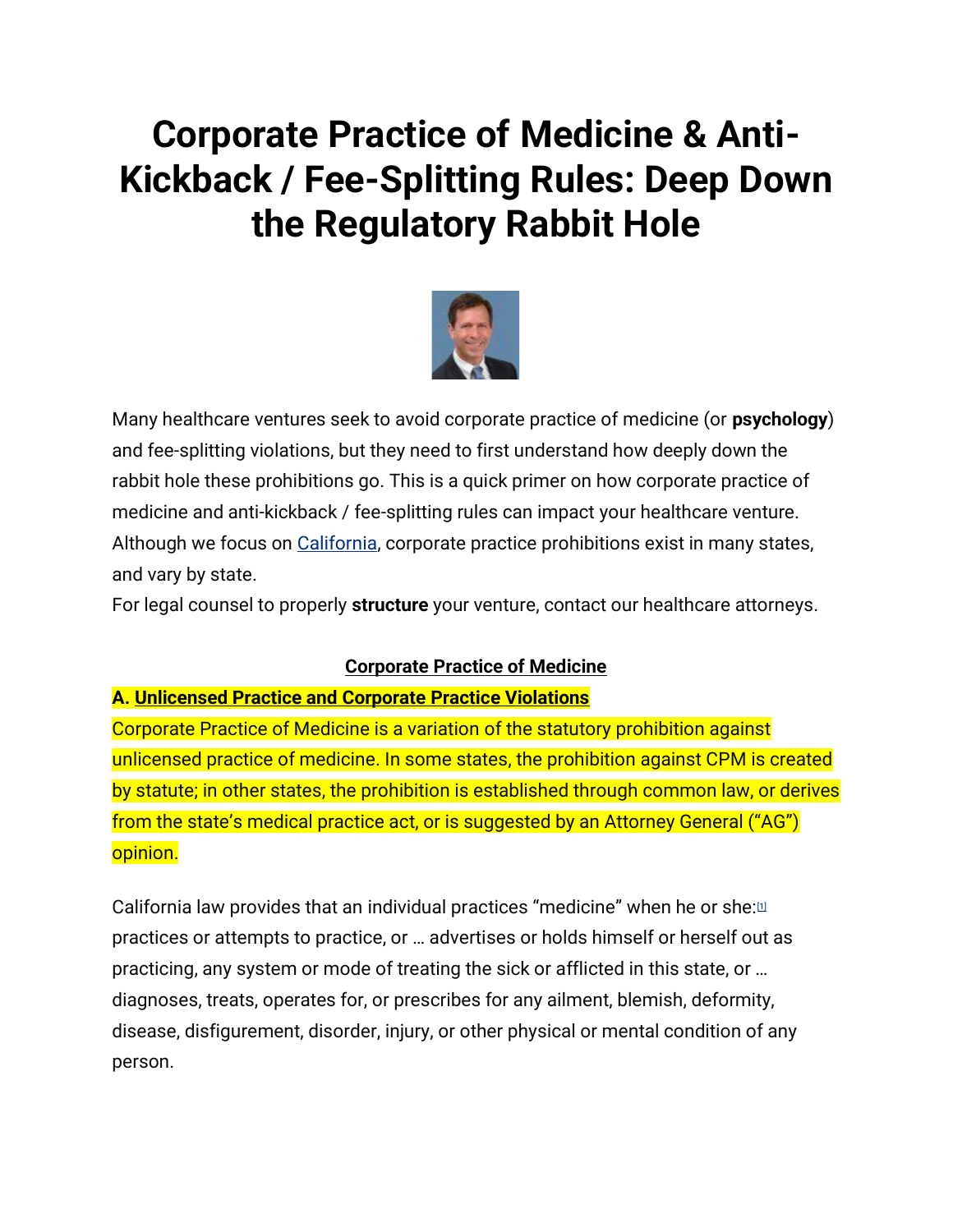The California Medical Board ("CMB") has a [webpage](http://www.mbc.ca.gov/Licensees/Corporate_Practice.aspx) on CPM, and aggressively enforces CPM violations. CMB cites the statute above regarding unlicensed practice, as well as the prohibition against corporations having professional rights, privileges, or powers[.\[2\]](https://michaelhcohen.com/2014/07/corporate-practice-of-medicine-anti-kickback-fee-splitting-rules-deep-down-the-regulatory-rabbit-hole/#_ftn2)

In [California,](https://michaelhcohen.com/2015/08/3-integrative-medicine-legal-trends-can-make-break-integrative-medicine-practice/) the prohibition against corporate practice of medicine, imposes strict [rules](https://michaelhcohen.com/2016/10/when-leaving-a-medical-practice-can-you-take-patient-records/) on contractual arrangements between physicians and non-physicians. One of the purposes of the CPM doctrine is to separate medical from business decisionmaking. Under this doctrine, **neither non-physicians nor lay corporations (corporations that are not medical professional corporations) nor limited liability companies (LLC) may contract to provide medical services. Nor may they contract with a physician to have the physician provide medical services, either as an employee or an independent contractor**.

In addition, California law places limits on the activities of non-medical corporations and LLCs managing health care practices, so as to ensure that such companies do not engage in clinical decision-making.

For example, the California Medical Board states that the following health care decisions should be made by a California-licensed physician and would constitute the unlicensed practice of medicine if performed by an unlicensed person:

- Determining what diagnostic tests are appropriate for a particular condition.
- Determining the need for referrals to, or consultation with, another physician/specialist.
- Responsibility for the ultimate overall care of the patient, including treatment options available to the patient.
- Determining how many patients a physician must see in a given period of time or how many hours a physician must work.

Recently, CMB has paid particular attention to medical spas and other ventures that can raise unlicensed practice and CPM issues[.\[3\]](https://michaelhcohen.com/2014/07/corporate-practice-of-medicine-anti-kickback-fee-splitting-rules-deep-down-the-regulatory-rabbit-hole/#_ftn3) For example, in *The [Accusation](http://www.mbc.ca.gov/Precedential_Decisions/precedentialDecision_MBC-2007-01-Q.pdf) Against [Joseph](http://www.mbc.ca.gov/Precedential_Decisions/precedentialDecision_MBC-2007-01-Q.pdf) F. Basile, M.D.*, CMB found that the licensed physician had aided and abetted unlicensed medical practice, when he permitted his wife (a non-licensee) to provide laser services to patients in a vein and cosmetic enhancement center that she owned, where the physician acted as "Medical Director."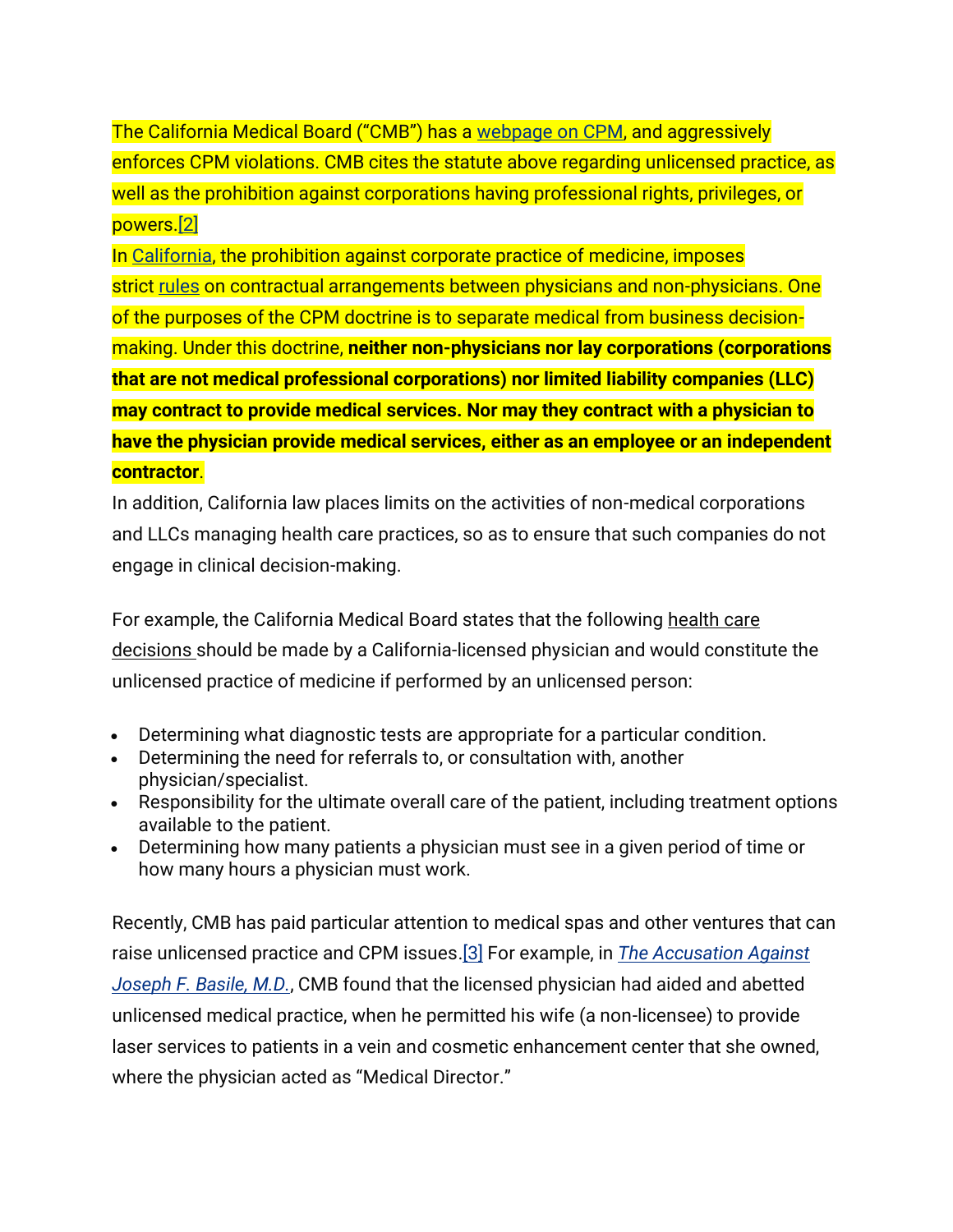Among other things, CMB rejected the contention that the physician's wife was acting as a "medical assistant," since the physician was not always physically presented when his wife administered intense pulse light (IPL) and laser treatments to patients; further, although it was the physician who "obtained patient histories, performed physical examinations, determined whether patients were appropriate candidates for treatment and who determined appropriate machine settings," the wife solely owned "The Vein & Cosmetic Enhancement Center." CMB noted:

It was her business. Importantly, the treatment was not ancillary to respondent's [*i.e.*, the physician's] workup or diagnosis of a patient's condition. Instead, it was the primary treatment mode sought by patients seeking removal of unsightly varicose veins or other cosmetic blemishes….. When … [the wife] provided IPL/laser treatment to patients, particularly when respondent was absent from the facility, she was not performing adjunctive services for respond. She was engaged in the unlicensed practice of medicine.

CMB went on to differentiate the wife's legally impermissible activities, from those "technical supportive services" legally permissible to medical assistants.

Although medical spas have been the particular targets of enforcement by CMB of late, due to rampant abuses with regard to unlicensed practice and lack of medical supervision, CMB does scrutinize arrangements more generally between LLCs and physicians as they raise similar issues.

For example, CMB also notes in The Bottom Line: The Business of [Medicine](http://www.mbc.ca.gov/Licensees/medical_spas-business.pdf)—Medical [Spast](http://www.mbc.ca.gov/Licensees/medical_spas-business.pdf)hat Business & Professions Code, Section 2272 requires advertising for an enterprise such as a medical spa, which offers medical services, to include the physician's name or the name for which the physician has a fictitious name permit; and notes that California law prohibits many advertising practices currently being used (including "discount or 'bait and switch' promotions").[\[4\]](https://michaelhcohen.com/2014/07/corporate-practice-of-medicine-anti-kickback-fee-splitting-rules-deep-down-the-regulatory-rabbit-hole/#_ftn4) Further, CMB cautions that the "clients" are the physician's patients, and must be treated as such—not as those of the non-physician entity.

## **B. MSO Model**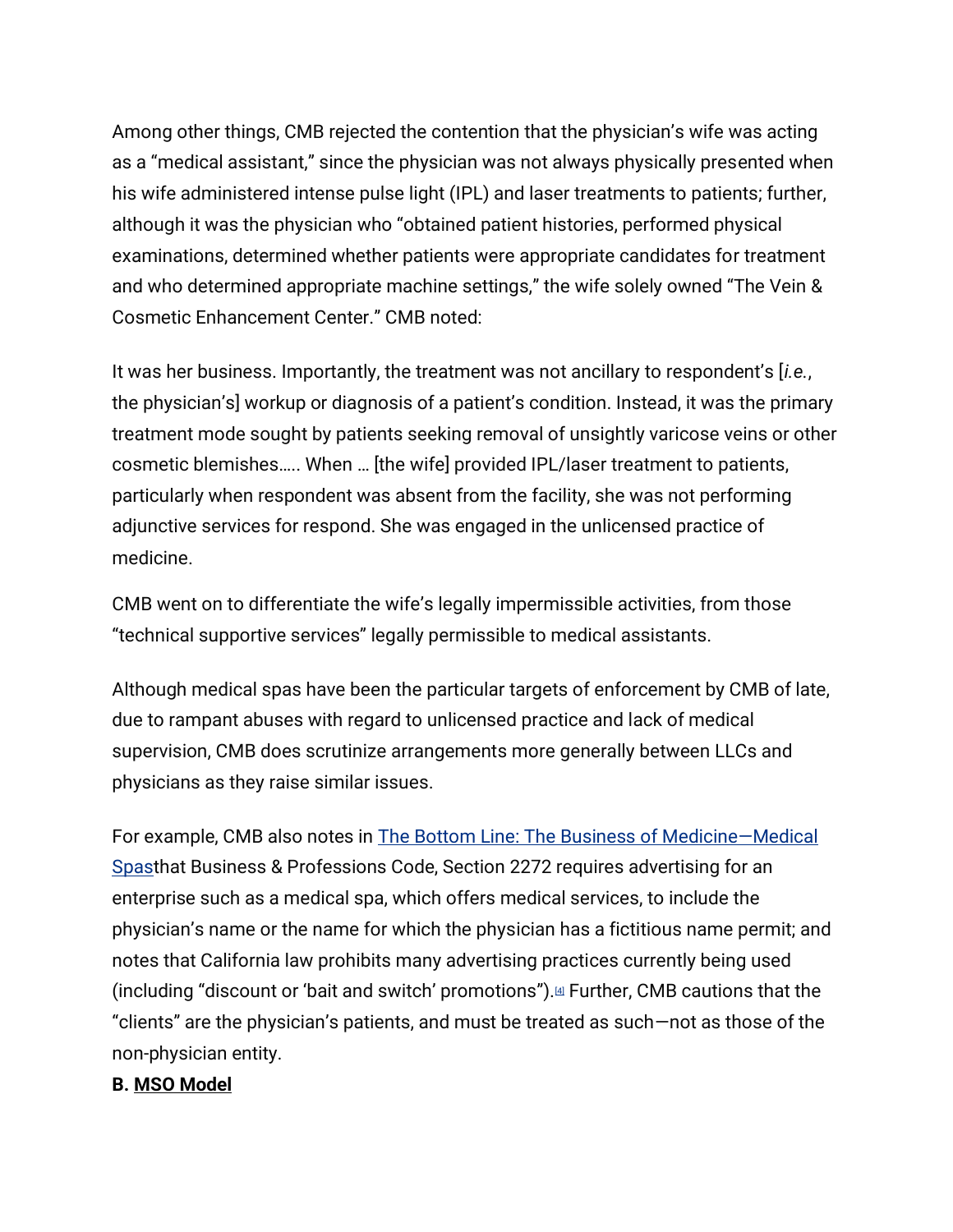We advise our non-physician clients in California that because of the CPM doctrine, and anti-kickback/fee-splitting rules, they cannot own a medical clinic or hire physicians.

However, they can own a management entity which can serve as an administrative and non-medical, management services organization ("MSO") for the clinic or medical practice, which is frequently organized as a professional medical corporation ("PMC").

In this model, the MSO contracts with the PMC so that the PMC agrees to provide professional services, and the MSO agrees to provide administrative and management services, such as:

- front desk, receptionist, and scheduling
- advertising and marketing
- sublease space and/or provide equipment (each under a written lease or management agreement with the PMC)
- book-keeping
- billing and collecting on behalf of the PMC.

All of these services are subject to applicable legal requirements (including more specific CPM prohibitions), and rules relevant to billing and collecting, and would require specific contractual provisions between the PMC and the MSO.

With respect to the MSO, CMB still imposes constraints through its interpretation of California law and strong enforcement posture. CMB on its [webpage](http://www.mbc.ca.gov/Licensees/Corporate_Practice.aspx) on CPM has noted that, the following "business" or "management" decisions and activities, resulting in control over the physician's practice of medicine, should be made by a licensed California physician and not by an unlicensed person or entity:

- Ownership is an indicator of control of a patient's medical records, including determining the contents thereof, and should be retained by a California-licensed physician.
- Selection, hiring/firing (as it relates to clinical competency or proficiency) of physicians, allied health staff and medical assistants.
- Setting the parameters under which the physician will enter into contractual relationships with third-party payers.
- Decisions regarding coding and billing procedures for patient care services.
- Approving of the selection of medical equipment and medical supplies for the medical practice.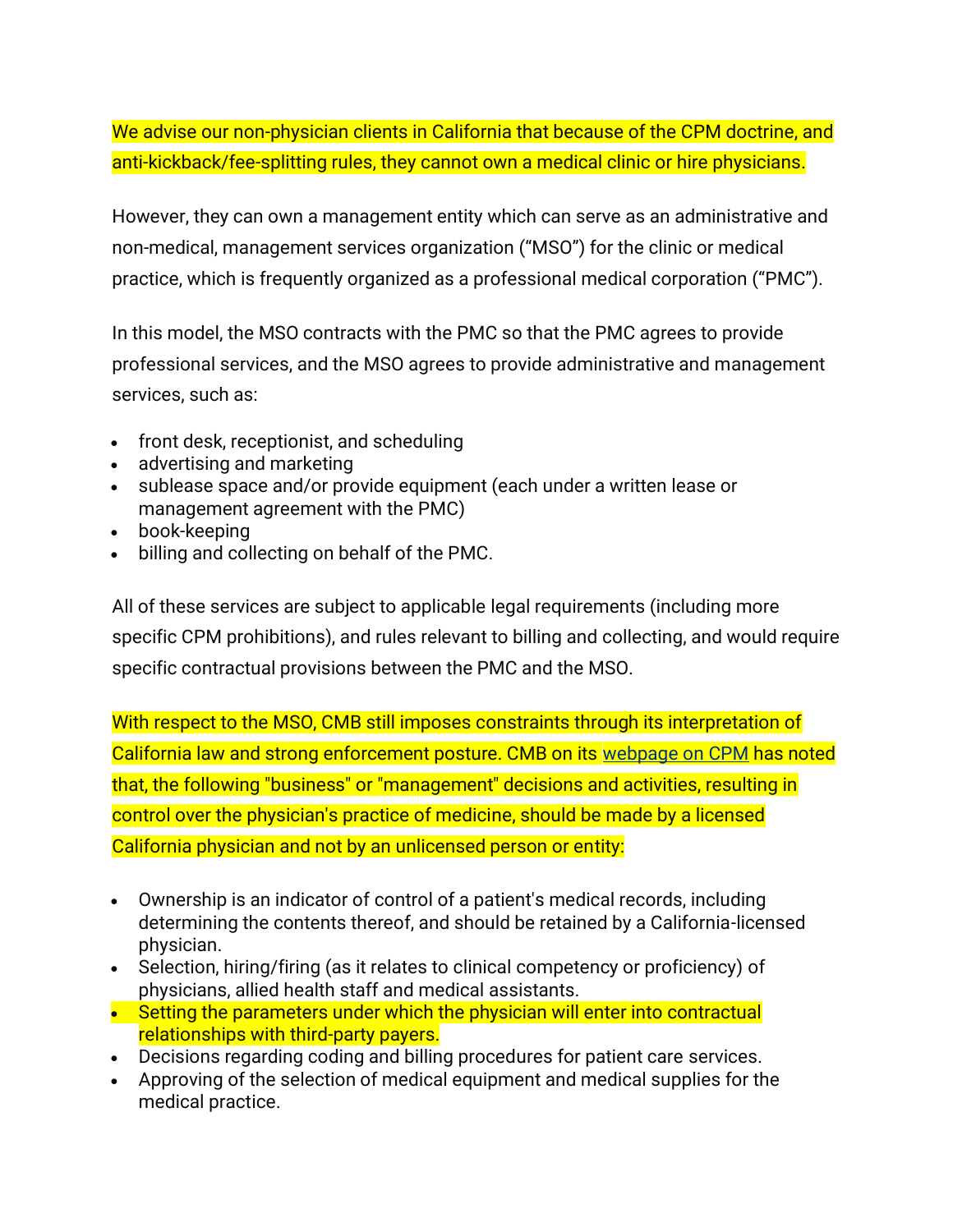CMB further states:

The types of decisions and activities described above cannot be delegated to an unlicensed person, including (for example) management service organizations. While a physician may consult with unlicensed persons in making the "business" or "management" decisions described above, the physician must retain the ultimate responsibility for, or approval of, those decisions.

According to CMB, the following types of medical practice ownership and operating structures also are prohibited:

- Non-physicians owning or operating a business that offers patient evaluation, diagnosis, care and/or treatment.
- Physician(s) operating a medical practice as a limited liability company, a limited liability partnership, or a general corporation.
- Management service organizations arranging for, advertising, or providing medical services rather than only providing administrative staff and services for a physician's medical practice (non-physician exercising controls over a physician's medical practice, even where physicians own and operate the business).
- A physician acting as "medical director" when the physician does not own the practice. For example, a business offering spa treatments that include medical procedures such as Botox injections, laser hair removal, and medical microdermabrasion, that contracts with or hires a physician as its "medical director."

In 2000, the California AG issued an opinion that a proposed agreement where the MSO would charge a management fee to a labor union, in exchange for the MSO arranging to "select, schedule, secure, and pay for radiology services ordered by the union's physician for union members," would violate CPM.[\[5\]](https://michaelhcohen.com/2014/07/corporate-practice-of-medicine-anti-kickback-fee-splitting-rules-deep-down-the-regulatory-rabbit-hole/#_ftn5) The AG stated: The activities to be performed by the MSO would include selected a radiology site with the appropriate imaging equipment and qualified operators of the equipment, as well as selected a qualified and duly licensed radiologist to view the films and prepare an interpretive report…

We believe that the selection of a radiology site with appropriate equipment and operational personnel best suited for the performance of a diagnostic radiology study of a patient's particular disorder, as well as the selection of a qualified radiologist to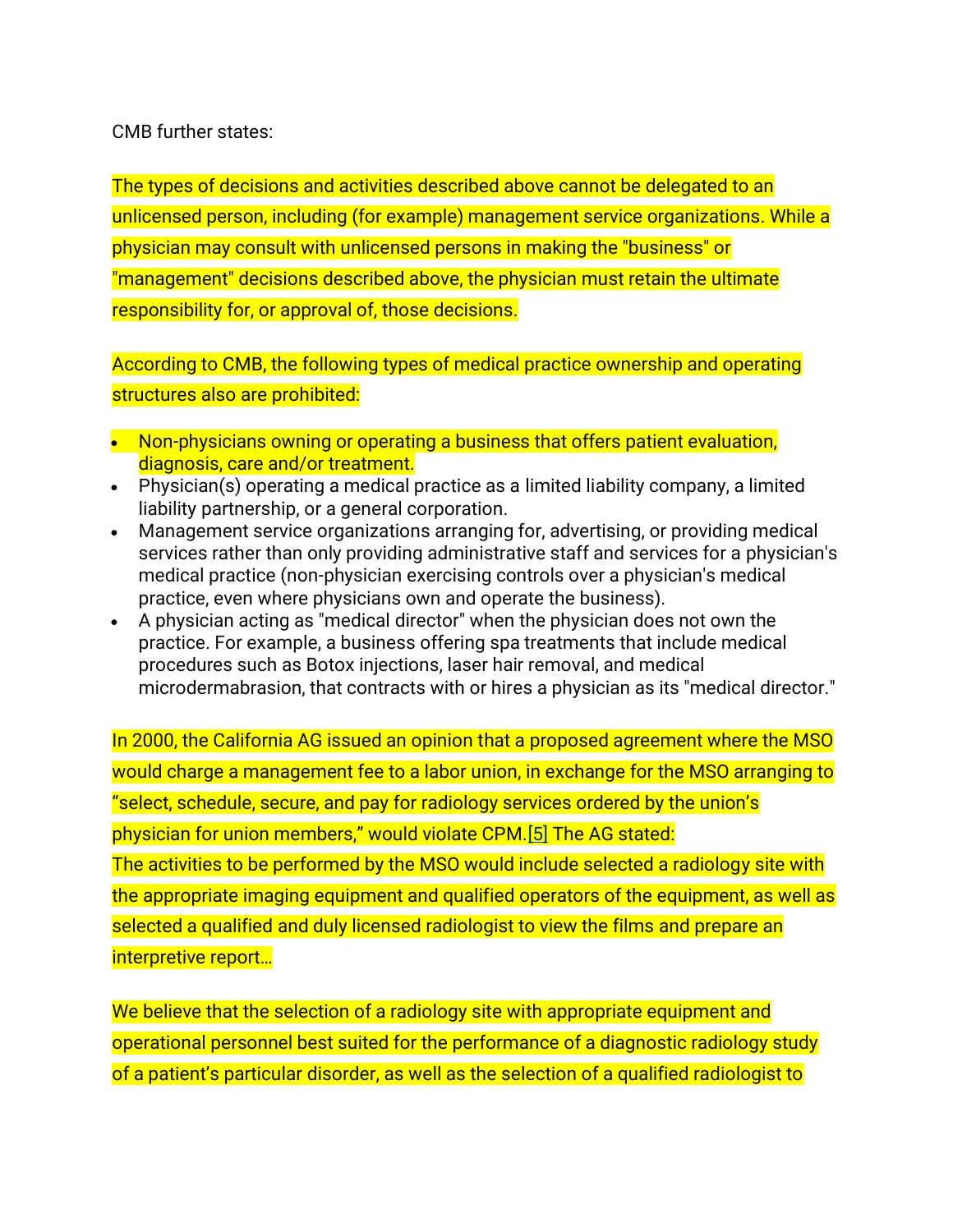view and interpret the films, would involve the exercise of professional judgment and evaluation as part of the practice of medicine.

As suggested, CPM issues frequently overlap with kickback and fee-splitting concerns. As the California AG noted in the above opinion:

In addition to the selection, scheduling, and securing of the technical and professional aspects of the radiology services to be rendered, the MSO would pay for the radiology services and profit by adding a fee for its own management services. This financial aspect of the arrangement would be a further intrusion into the relationship between the physician and the patient.

The California AG also noted that the MSO would not qualify as a health care service plan under the Knox-Keene Health Care Service Plan Act of 1974. The California AG did not reach the question as to whether the proposed arrangement would violate H&S 445 (prohibiting referrals for profit to any physician or health-related facility), but presumably, it would, if the AG found a B&P 650 violation.

In addition to the above concerns, compensation arrangements between the MSO and the PMC must be for fair market value. Otherwise, the arrangements could conceivably be seen as creating an unlawful inducement to refer patients (*i.e.*, a kickback or feesplitting). For this reason, with the MSO model, we advise retaining a backup spreadsheet that **justifies FMV for each management service rendered**. Under B&P 650(b), the management fee must be:

(1) For services other than the referral of patients—*i.e.*, not an inducement to refer patients to those physicians or the PMC;

(2) Based on a percentage of gross revenue or similar type of contractual arrangement; and

(3) Commensurate with the value of the services furnished or with the fair rental value of any premises or equipment leased or provided by the recipient to the payer.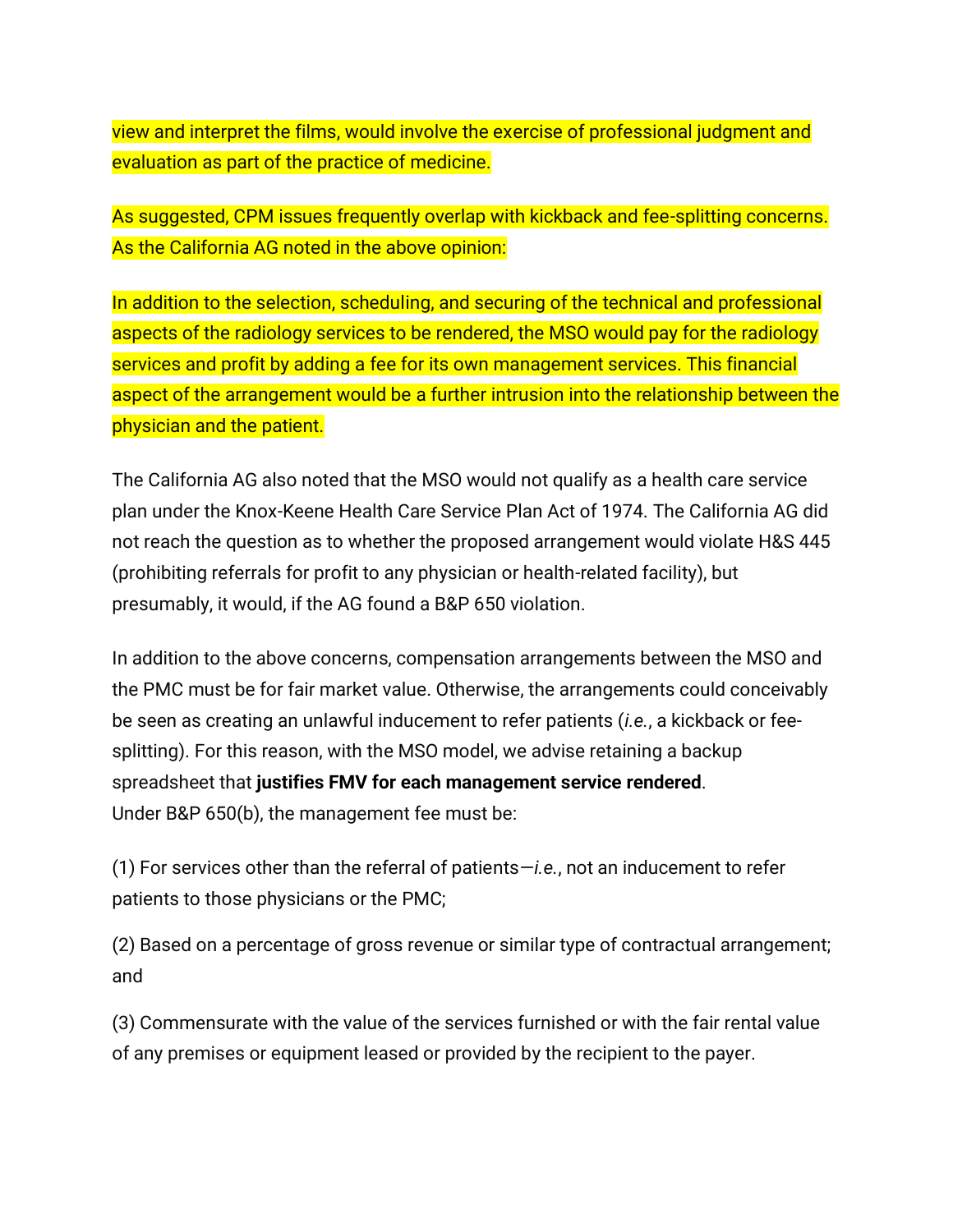As well, out of an abundance of precaution, it is prudent to comply with the federal safe harbor for remuneration from an entity under a personal service arrangement or management contract. This safe harbor requires the following:

(1) the management agreement covers all the services the manager provides for the term of the agreement and specifies those services;

(2) the agreement is intended to provide for the services of the agent on a periodic, sporadic or part-time basis, rather than on a full-time basis for the term of the agreement, the agreement specifies exactly the schedule of such intervals, their precise length, and the exact charge for such intervals;

(3) the term of the agreement is for at least one year;

(4) the aggregate compensation paid to the manager over the term of the agreement is set in advance, is consistent with fair market value in arms-length transactions and is not determined in a manner that takes into account the volume or value of any referrals or business otherwise generated between the parties;

(5) the services performed under the agreement do not involve the counseling or promotion of a business arrangement or other activity that violates any state or federal law; and

(6) the aggregate services contracted for do not exceed those which are reasonably necessary to accomplish the commercially reasonable business purpose of the services.

Even if the safe harbor does not apply because no Medicare/Medicaid services are being provided, compliance with the safe harbor is advisable to bolster the argument that the arrangement is defensible..

[<sup>\[1\]</sup>](https://michaelhcohen.com/2014/07/corporate-practice-of-medicine-anti-kickback-fee-splitting-rules-deep-down-the-regulatory-rabbit-hole/#_ftnref1) Cal. Bus. & Prof. Code, §2052(a).

[<sup>\[2\]</sup>](https://michaelhcohen.com/2014/07/corporate-practice-of-medicine-anti-kickback-fee-splitting-rules-deep-down-the-regulatory-rabbit-hole/#_ftnref2) Cal. Bus. & Prof. Code, Section 2400.